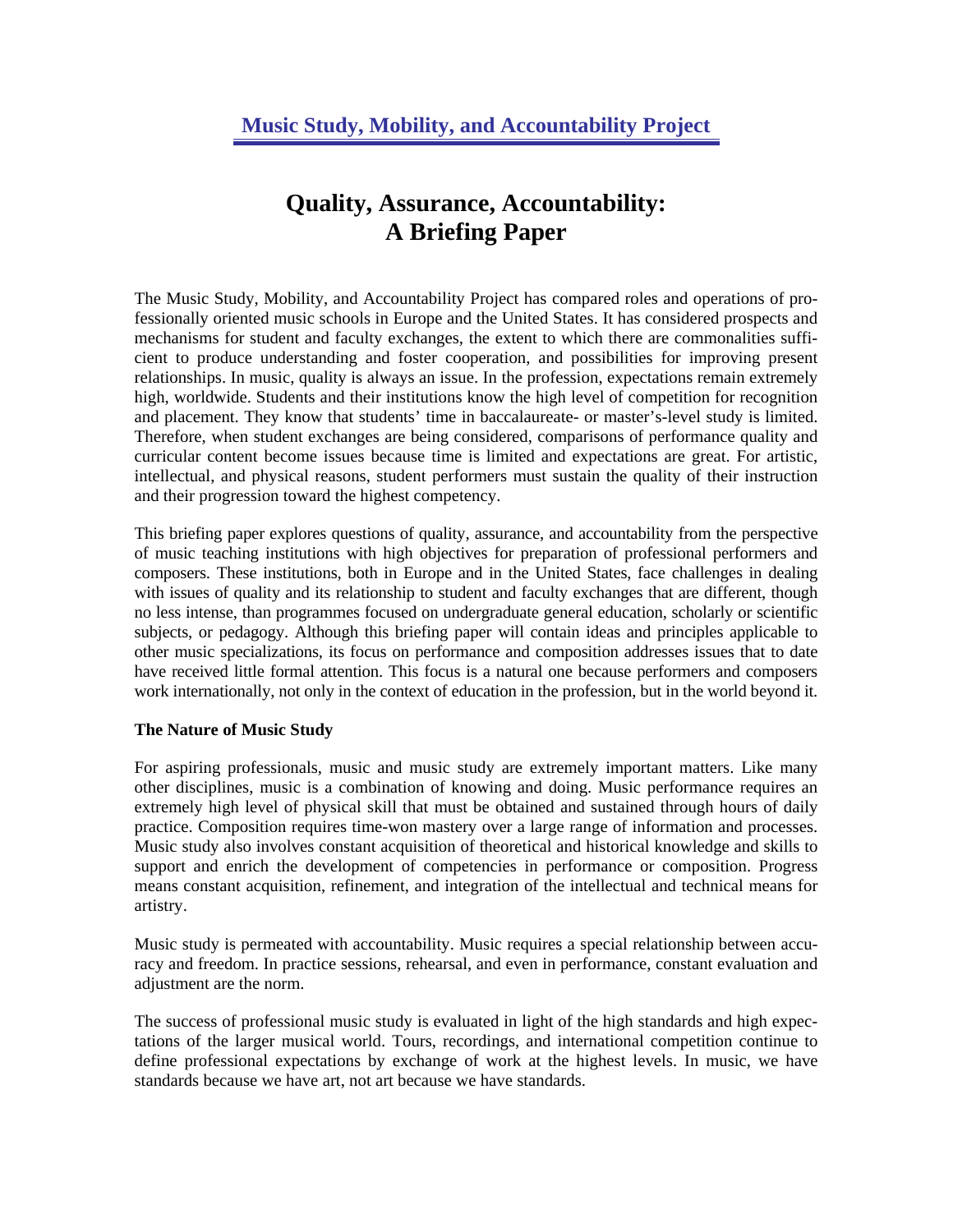#### **Educational Achievements**

When music study is placed under the care of educational institutions, its nature dictates certain necessities. Musical excellence depends on the excellence of individuals. Therefore, even though a great deal of music is created for and by ensembles, the preparation of the individual musician is paramount. This reality is a major factor in the tradition of individual instruction central to the work of schools of music. At base, quality is an individual responsibility. Individuals who do not take this responsibility seriously cannot succeed as professional musicians.

Successful schools of music create conditions where individuals committed to quality are nurtured to the highest levels of achievement. Conservatories and schools of music have undertaken this responsibility historically with great success. There are no indications that these institutions plan to shirk this responsibility in the future.

Institutions engaged in higher music education have developed many traditional mechanisms for assessing the quality of student achievement. Naturally, many of these traditions are used worldwide. A range of evaluation techniques is evident, including jury examinations where many teachers judge students' performances. Institutions traditionally require high levels of achievement for graduation irrespective of time spent in the institution. Public recitals are also a standard feature of graduation requirements. All of these are intended to ensure that the individual music student has acquired the set of abilities necessary to work as a professional. Although techniques of evaluation and specific content priorities may change, institutions have fulfilled these functions as long as professional preparation has been an institutional responsibility.

## **Realities among Music Schools**

Shared traditions, achievements, and aspirations produce, in an overall sense, a common foundation for schools of music in Europe and the United States. Evidence obtained from attending concerts and listening to recordings makes it clear that these institutions are continuing to nurture individual competence to the highest levels. However, both the foundation and the evidence reveal and document another fact about music as an art: there is more than one way to reach a common goal. Different approaches and different interpretations work. The process is not the content. This fact produces differences in the ways that professional music schools order their curricula, their schedules of instruction, their priorities, and their methods. These differences are present in the United States, where there are common curricular frameworks and a system for transferring credit. However, differences are far more apparent among the nations of Europe, and even among the specific conservatories within nations. While efforts are under way in Europe to create a greater degree of comparability in structural terms, institutions developing exchange programmes still have the challenge of matching requirements, levels of expectations, and schedules on an institution-toinstitution basis.

Professional music schools are mostly institutions of higher education. Thus, most are influenced by decisions taken for higher education as a whole. In Europe and in the United States, governments, businesses, and citizens are expressing new sets of expectations for higher education. Issues of access, mobility, affordability, and quality assurance are among the most prominent themes, irrespective of whether higher education is publicly or privately funded. Worldwide, greater interest in the mobility of students and educational credits has raised the connection between quality and mobility to a new level of prominence. Naturally, a simple solution seems to be greater standardization. Such views continue to have a strong influence on discussions about accountability and what has come to be called quality assurance.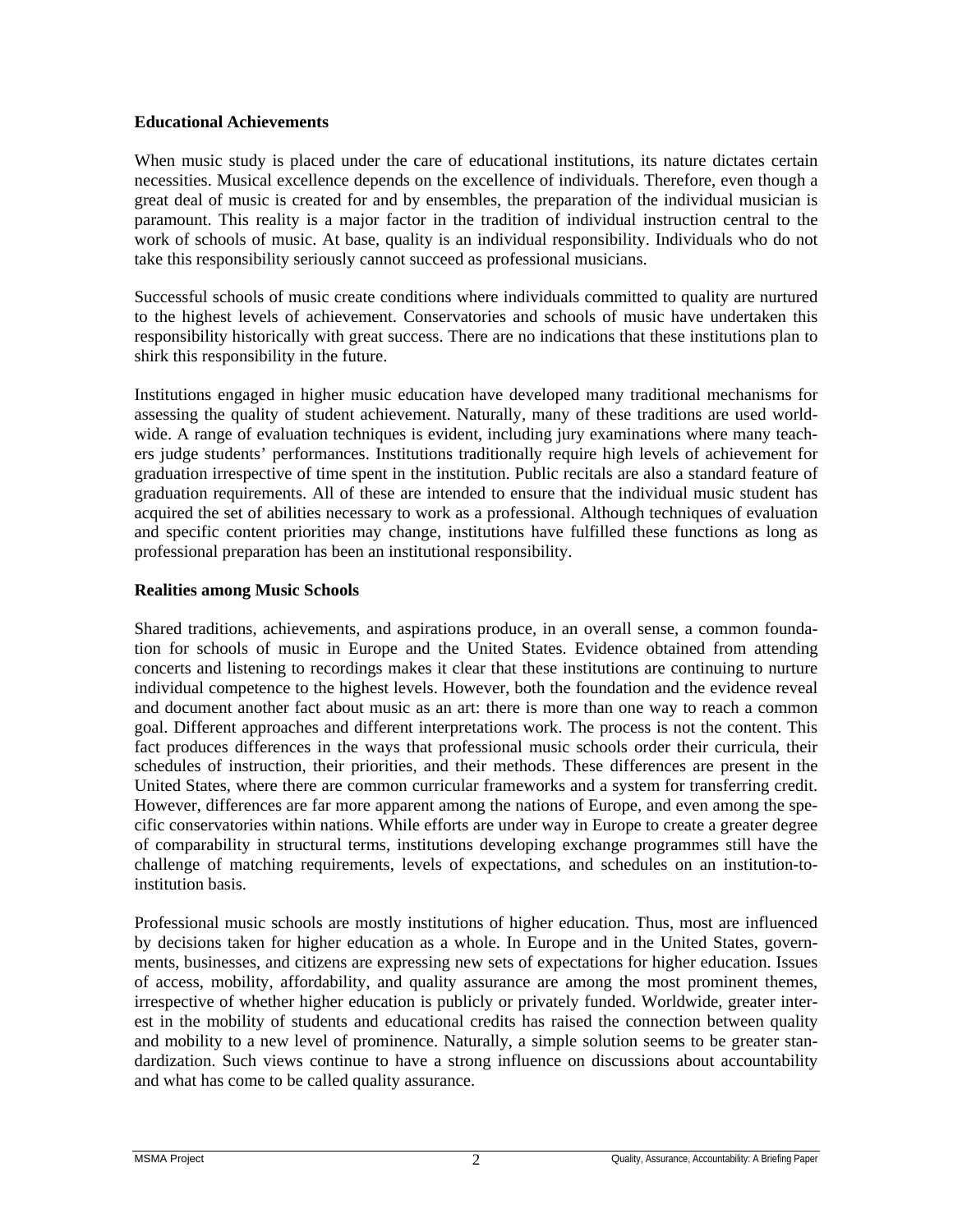One of the greatest dangers here grows from the idea that expertise and historical achievements in a specific discipline should take second or third place to expertise in establishing and operating quality-assurance systems. Obviously, such a view is counter to the nature of music and music study. It is also contrary to the demonstrated fact that there is more than one educational path to both competence and excellence.

Accountability, quality assurance, and student mobility are deeply complex subjects, and thus policy development in these areas requires great care. Danger comes when accountability requirements and processes become more focused on bureaucratic power than on individual learning. While musicians need no mandates or exhortations to set and maintain standards, schools of music now have a serious challenge. They must find a way to preserve conditions for excellence while at the same time responding to conditions in and mandates for higher education as a whole.

#### **Initiatives, Trends, and Issues**

In the recent past, requirements for student achievement were controlled primarily by institutions and faculties. Oversight from national ministries or accrediting agencies did not alter the responsibility of institutions and faculties for setting requirements in detail. For reasons we have already discussed, many current advocates are stressing standardization. In the past, standards were set in terms of end results established and maintained by each professional field. Now there are pressures to deal with achievement, methods, and stages along to the way to the final result in terms established and maintained by those outside the field.

Evaluations of students and institutions have traditionally been grounded in the expertise of reviewers, especially in terms of accountability for content. The higher the education, the more reliance is placed on high levels of expertise. For many of the reasons we have discussed, and because of applications of technological and mathematical values to evaluation theory, there are considerable external pressures to objectify reviews. These pressures can result in the creation of accountability systems that do not rely on disciplinary expertise. In the view of proponents, if such systems are put into place, anyone should be able to look at the resulting set of numbers or indicators and tell how well students or institutions are doing. This view is contrary to the concept of evaluation based on expertise, and to the ways musicians evaluate each other's work, especially at higher levels.

As global exchange evolves, this simplistic concept becomes more attractive and thus more dangerous. There *is* an increasing need to develop common frameworks for understanding, expectations, and accomplishments in different nations and among institutions. However, the word *framework* is chosen carefully. It signifies a basic common structure. The details are left to specific institutions and individuals. When a high level of detail is prescribed and evaluation is no longer based on expert judgment, one no longer has a framework, but rather a detailed set of specifications and mechanical reviews for compliance.

Currently, there are pressures to create better understanding and more cooperation by harmonizing frameworks. One goal is to make transactions more efficient by reducing the work involved in correlating curricular requirements and expectations between two or more institutions. As long as frameworks truly remain frameworks, such efficiency comes at a reasonable price. However, the cost of over-specification is great, especially if it is assessed technically rather than artistically and imposed by regulatory force. A productive relationship between commonality and differences is important to the health of professional music study. Evaluation by experts is indigenous to the field. These issues must be watched carefully.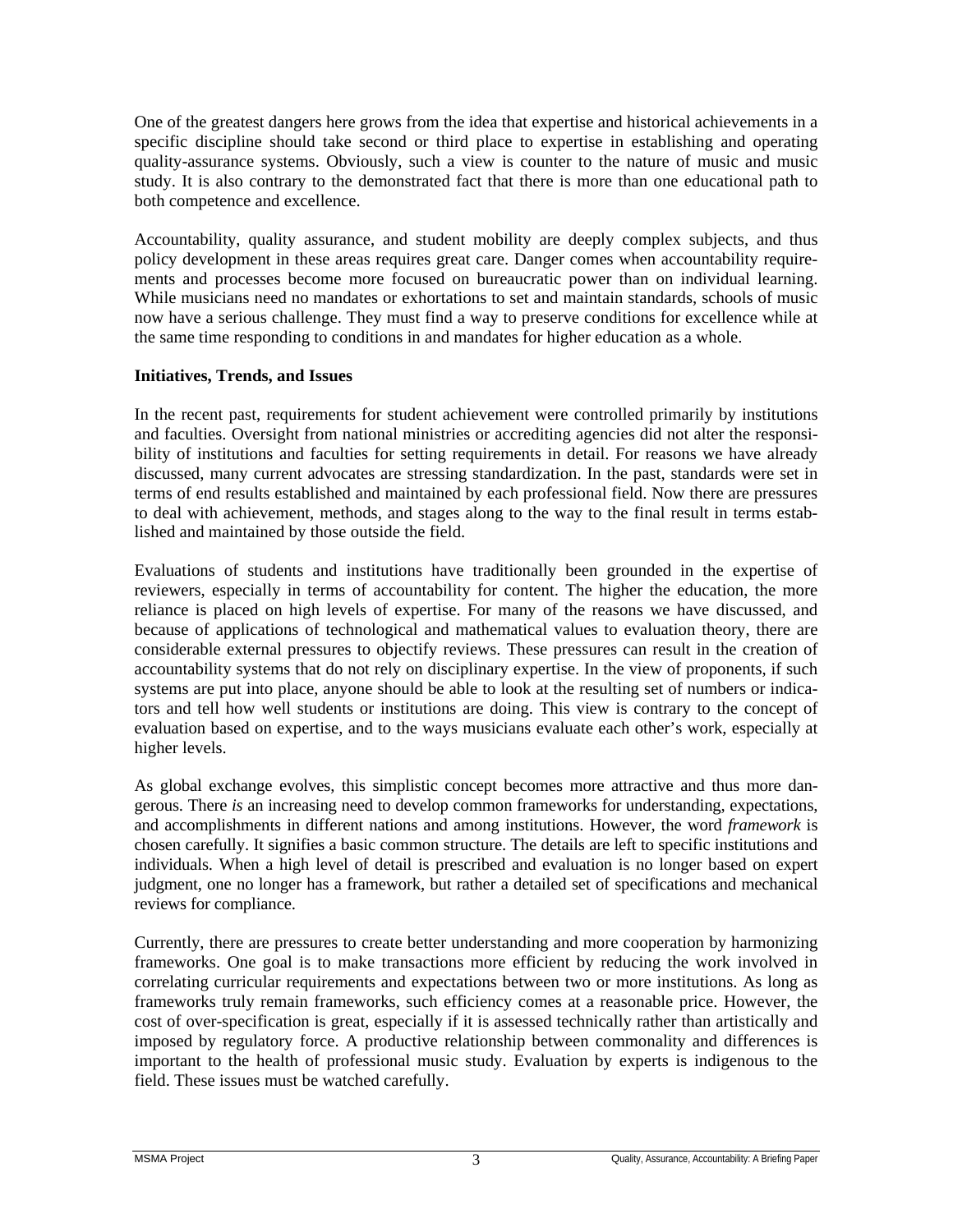The essence and quality of professional music study in Europe and the United States can be harmed if the following five ideas become the basis for evaluations.

First, there is the idea that quality in education can be dealt with in the same way as quality on a factory assembly line. In this view, standards mean standardization.

A second idea holds that the way something is done is more important than what is done. Here, methodology and technique are all-important; process has a far higher priority than content.

A third idea holds that quality is defined in terms beyond the discipline itself. In other words, quality is defined in terms of meeting social, political, or economic goals that are deemed ideal rather than actual teaching and learning in the discipline.

A fourth idea holds that to be valid, all accountability must have a mathematical base. It is a short step to the position that only things that can be counted matter. A fifth idea is that professionals in a field constitute a special interest group and thus they should not have a leadership or primary role in evaluations in their area of expertise.

Any one of these five beliefs is extremely problematical for quality assurance and accountability in music. And when the five are combined together, as they often are, the mixture is extremely dangerous. As this paper has documented, none of them alone or together is consistent with either the truth about how music works, or the truth about the location of competence and expertise with respect to the development of quality in music.

Schools of music in Europe and the United States must work productively with evolving issues in the quality assurance arena and participate fully in seeking greater cooperation and exchange. Schools must work with other experts. It is up to music institutions to articulate what can and cannot be changed, what freedoms must be preserved, and what evaluation techniques work for music if systems of quality assurance, quality enhancement, and accountability are to support rather than hamper their potential.

Such an effort is long-term. Emerging dynamics of mobility and accountability and their relationship will produce continuing challenges and opportunities. Success requires clarity regarding what is at stake, patience, and sustained effort by institutions in Europe and in the United States and by their associations—the European Association of Conservatoires (AEC) and the National Association of Schools of Music (NASM).

## **Basic Expectations**

Music schools with high goals for the preparation of performers and composers expect graduates to reach a basic, national/international standard in their major field before graduation with the first professional credential. To some extent, the same is true for majors in other specializations such as music theory or pedagogy. This means that a fundamental professional level of knowledge, skill, and craft is required in those major areas. Performers may be rated higher or lower than one another, but all are expected to have gained sufficient technique and musicianship to perform the advanced repertory in their field. Composers are expected to have mastered sufficient technical fluency to produce credible works for soloists and ensembles. High performance standards are public. Performers and composers have nowhere to hide.

Beyond this fundamental commonality, there is great complexity. Music schools vary greatly in the range of subjects they teach. Some are focused on one or two areas, like performance and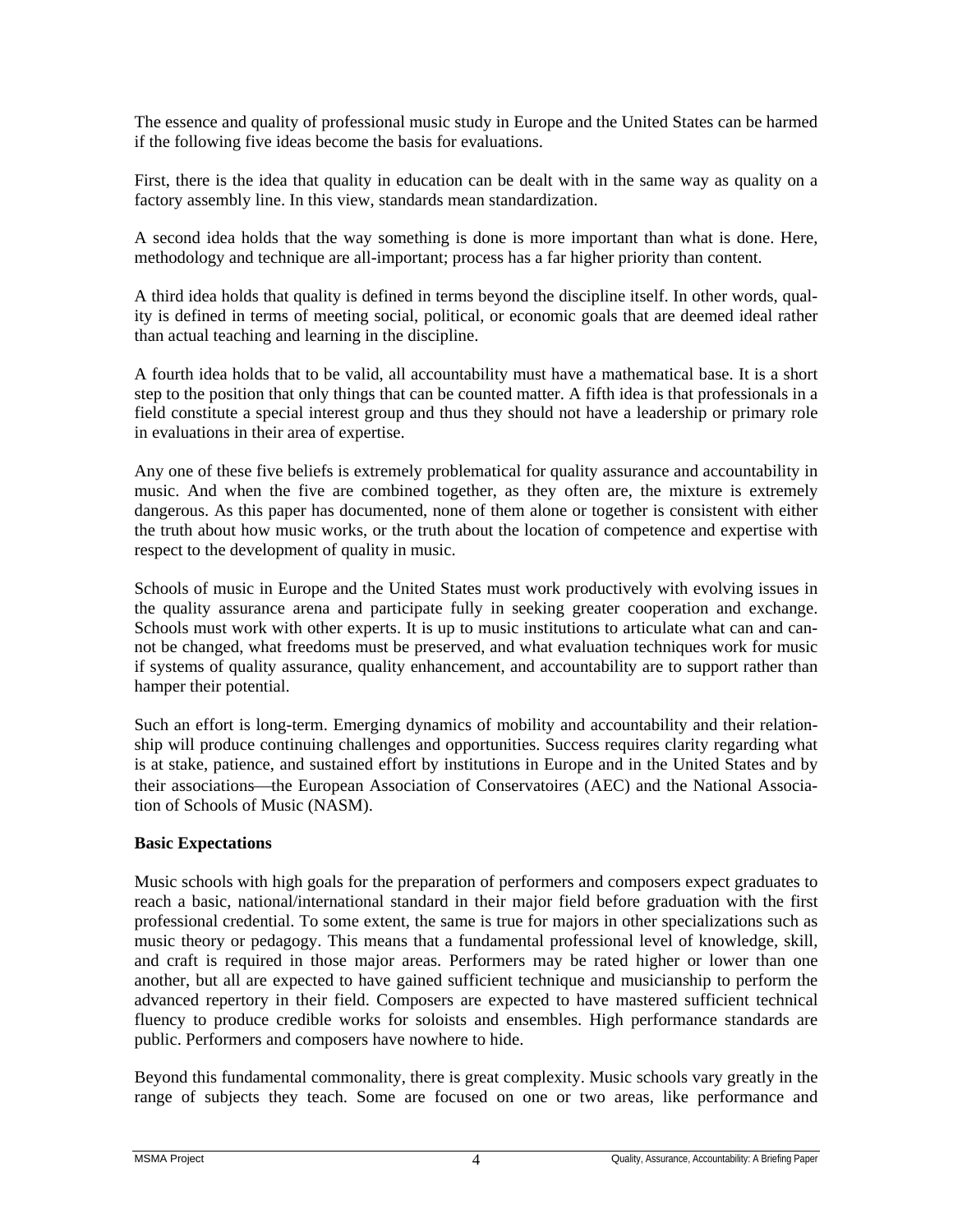composition. Others prepare a wider range of professional specialists in music. In Europe, the creation and performance of music has traditionally been taught primarily in institutions specialized for that purpose. In the United States, this same tradition has a distinguished history and current force. However, a significant number of US musicians are prepared in schools of music that are parts of colleges or universities. The most comprehensive of these schools may prepare specialists in ten or more areas, including fields of music scholarship, pedagogy, therapy, business, and engineering along with performance and composition.

Heretofore, the most common practice in Europe was to award a diploma, not a degree, for the completion of the first professional credential in music performance and composition. Normally, curricula included few or no requirements outside music or subjects necessary for its practice, such as foreign languages. In the United States, the first professional credential is normally a Bachelor of Music degree with requirements that 25-35% of the credits be gained in a programme of general studies that include the humanities, languages, the sciences, and the other arts. European musicians have been expected to gain most of their general education before they enter conservatories. In a number of European countries, students stay at the secondary level one year longer than in the United States, and often must pass an examination in general education before admission to higher education.

The 1999 [Bologna Declaration](http://www.cepes.ro/information_services/sources/on_line/bologna.htm) is producing changes in European higher education. By 2010, a common framework of first cycle (baccalaureate) and second cycle (master's) degrees is to replace the disparate systems of specific nations. While national autonomy remains a goal, the framework will produce greater comparability of degrees within Europe and between Europe and the United States.

Shared expectations for achievement in the major field and evolving efforts toward greater commonality do not reduce appreciably the need for institutions considering exchanges to understand content, nature, and timing of specific expectations for musical development: for example, the weight given to the development of competencies in such areas as sight singing, improvisation, composition, the history of Western music, music beyond the Western tradition, harmony, analysis, counterpoint, and so forth. Different approaches and priorities among subjects and levels of expectation create the distinctiveness of individual institutions and often exemplify national perspectives on the value of specific content. Highly capable musicians can disagree about what among all there is to know about music contributes most to the development of the performer, composer, teacher, scholar, or conductor during the first three or four years of advanced study. Perhaps more discussion, experience, and cooperation will reduce these differences somewhat. However, it would be tragic for the art of music if they were to disappear altogether.

#### **A Critical Conclusion**

Realities and our conclusions about them return us to the necessity of institution-to-institution understanding about expectations and content. Unless two or more institutions have completely coordinated their programmes, there is no assurance that, for example, a third-year, first-semester student in one institution can obtain the same education at the same time in another institution, even though, for example, aspirations and expectations for achievement in performance or any other subject upon graduation are virtually identical. Even if co-ordination is extensive, differences in teachers and students are likely to produce different results.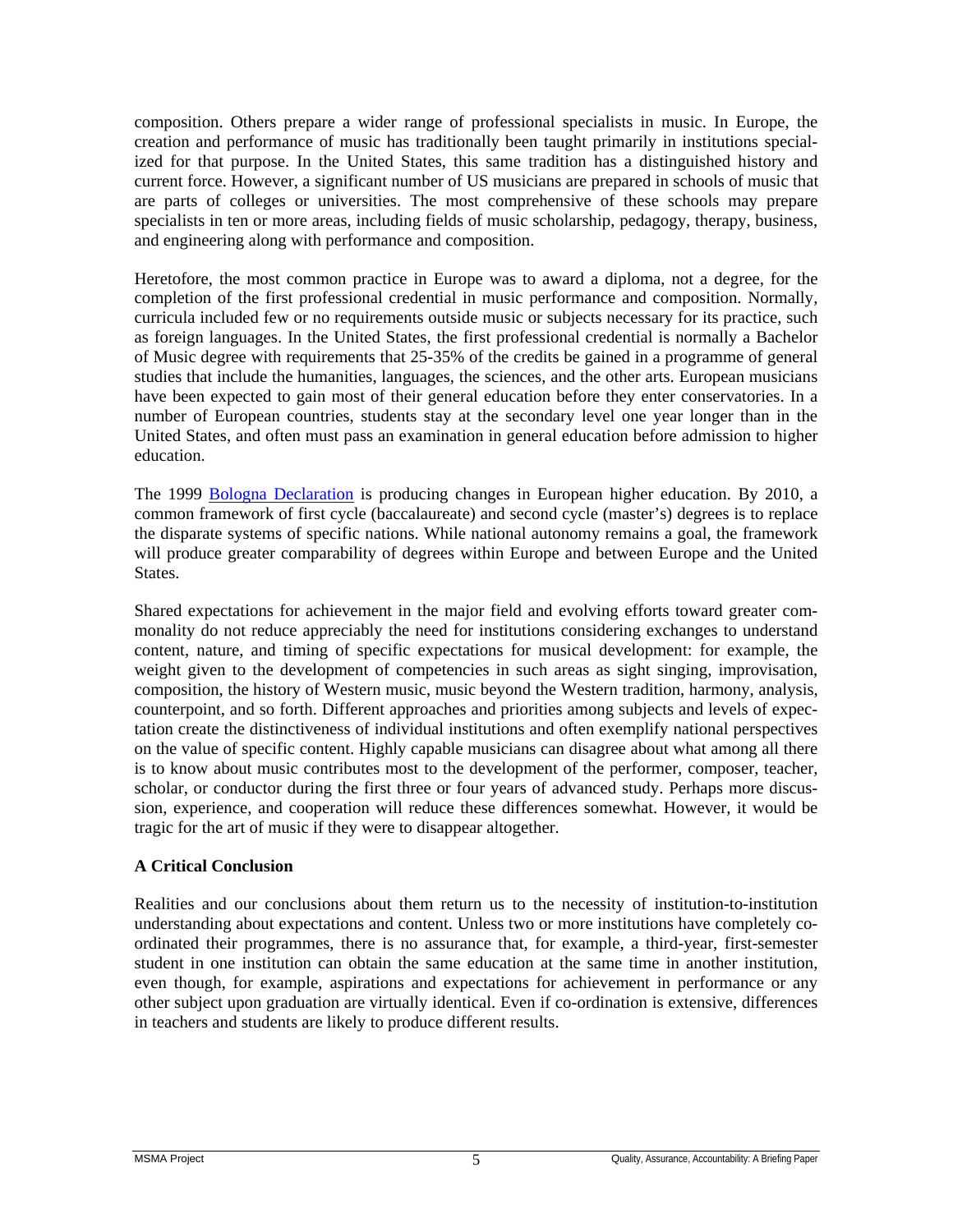## **A Common Body of Knowledge and Skills**

Reviews of institutional practice in Europe and the United States and existing statements, or those in development by NASM and AEC, reveal an outline of what might be called a common body of knowledge and skills.

Musicians must have high levels of skills in artistic expression, including the ability to conceive and realize artistic concepts. This means they must obtain the technical competencies, musical crafts, and artistic sensibilities to create and/or present work at a professional entry level. This includes the ability to perform representative works from the repertory of the principal study area; ensemble and rehearsal skills, including the basics of musical leadership and the ability to work in collaboration with others; and score reading, sight-singing, and ear training sufficient to understand musical works and to be fluent in such areas as sight reading, oral acuity, memorization, and manipulating the materials of music. First professional degree or diploma recipients need to know how music works as a communication system, including the common elements and organizational patterns of music and their interactions; an understanding of music forms, processes, and structures; and the ability to apply this knowledge to work in their specialization.

Musicians ready to enter their profession in Europe and the United States are expected to have a general knowledge of music history and musical styles. They are expected to understand the nature and content of the repertory of their own and related specializations. Also required is a basic understanding of technology and how it relates to the field of music as a whole and to the area of specialization.

There are also common expectations that students be able to conduct the work of music in spoken and written form. Extremely important is the ability to draw from a range of musical knowledge and skills in the creation or preparation of a work for performance. This means the ability to apply musicianship, analysis, technical knowledge and skill, analytic procedures, and historical and cultural knowledge in integrative ways. Although it may not be explicitly stated, all professional music graduates must be able to do such work independently.

These expectations should be considered together with the previous analysis regarding commonality. International professional standards for performance and composition inform expectations in these areas. There is significantly more variance in expectations regarding any specific theoretical and historical and technological skill.

#### **Futures Issues**

The Music Study, Mobility, and Accountability Project has been conducted during a period when the future will be determined by choices among an unusually large number of strategic and tactical options. In Europe, work progresses to establish systems and other means to foster comparability to the extent necessary to improve mobility for students and professionals. This means refashioning elements of previous systems and combining them to produce common frameworks and approaches to reciprocity.

In the United States, systems for achievement, commonality, reciprocity, and accountability have been in place for many years. However, the United States is struggling with issues of purpose and confidence. Pressures on accountability grow from forces such as increasing competition for fewer places in higher education, cost and price increases for higher education that are higher than inflation, and a reform movement that appears to see constant dissatisfaction with the present as the best route to the future. Institutional accountability and quality assurance are being pushed to become a